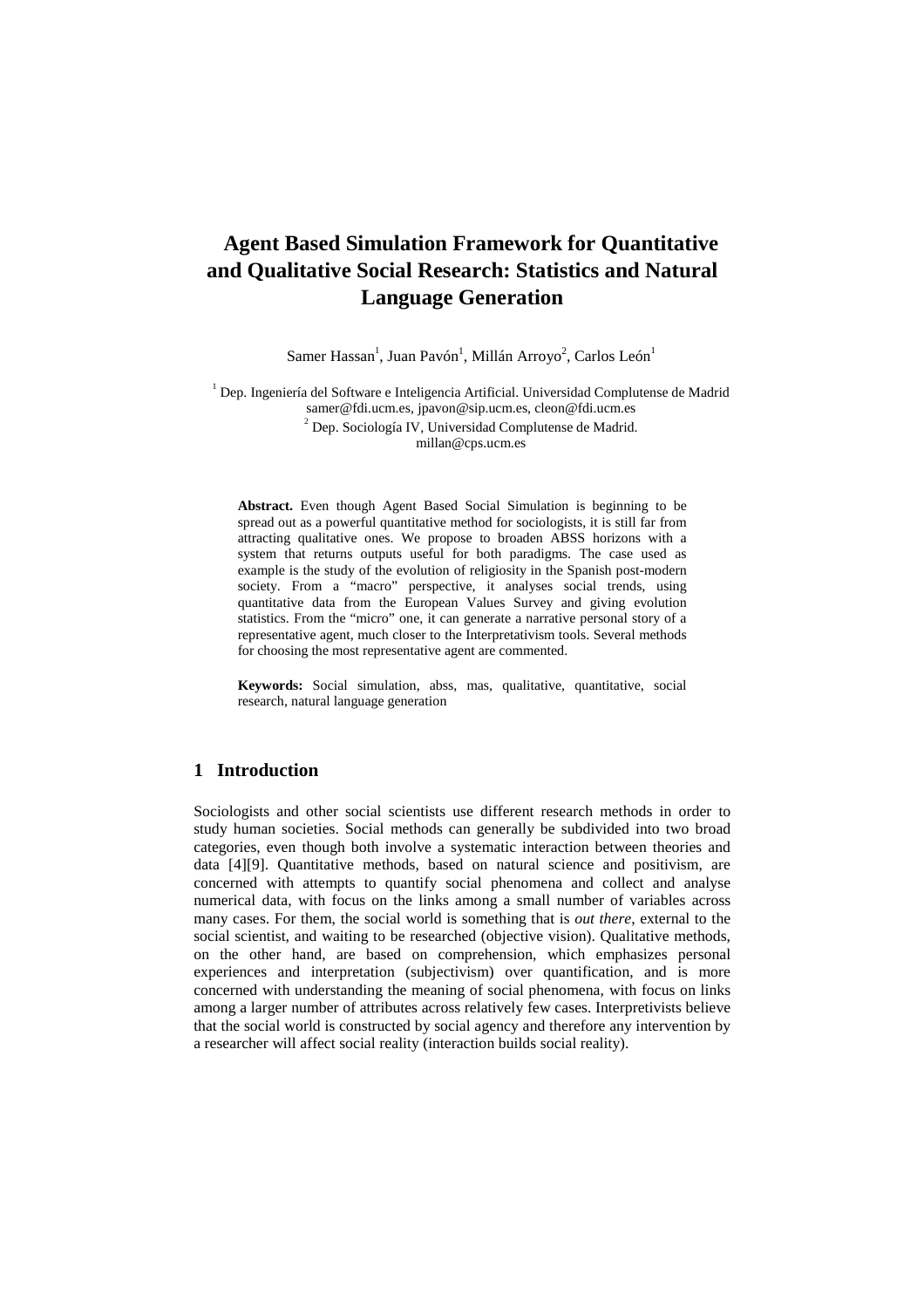However, it is increasingly recognized that the significance of these differences should not be exaggerated and that quantitative and qualitative approaches can be and must be complementary [6]. Quantitative methods are useful for describing social phenomena, especially on a larger scale. Qualitative methods allow social scientists to provide richer explanations (and descriptions) of social phenomena, frequently on a smaller scale. By using two or more approaches researchers may be able to 'triangulate' their findings and provide a more valid representation of the social world [10]. In fact, we can see more and more how sociologists of "one side" use tools from "the other side" in an assistant way.

There are already several works that show how social simulation can be a useful tool for quantitative researches [12]. From this point of view, agent based modelling even could be thought as an experimental tool for theoretical quantitative approach, a platform for empirical studies of social systems. With the aim of supporting this statement, we are working on a social simulation system for a specific sociological problem, trying to use it as a social research lab.

Qualitative researches have been used in this field just in an assistant way (in a second level), working from the quantitative perspective and letting it to guide the analysis and results view, as it can be seen in [16]. On the other hand, we want to propose, even knowing that the use of computers is mostly linked to quantitative researchers, the use of the results of agent based social simulation (ABSS) also for qualitative social scientists, at least in an assistant way. The approach is to consider ABSS not only for getting results that may be useful for a quantitative analysis of a social model, but for providing some assistance from a qualitative perspective. This is made by having advantage of the ability of agents to evolve autonomously and their interactions with the environment and other agents. By recording "stories" of agents, it is possible to get knowledge about their particular evolution and build a narrative personal story, which may provide insight on their motivation along time.

This work extends some experiments that have been performed by our research group with some sociologists of our University concerning the study of the evolution of religiosity in Spain [14]. In principle, the ABSS used for this case was applied to get quantitative data around a set of features that characterize the individuals. Here we are adding the generation of stories on some particular agents of the society, in order to get some qualitative argumentation. The next section presents roughly the multiagent system that has been used for modelling the society. Then, section 3 presents a macro perspective of the analysis of the system, which would correspond to the quantitative approach. And next section goes to the individuals, the micro perspective, and explains how stories are generated and their use for qualitative research. At the end we provide some discussion on the potential of using ABSS for gaining knowledge on a society from the combination of qualitative and quantitative approaches.

## **2 Modelling of Social Systems with Multi-Agent Systems**

Social phenomena are extremely complicated and unpredictable, since they involve complex interaction and mutual interdependence networks. Quantitative sociological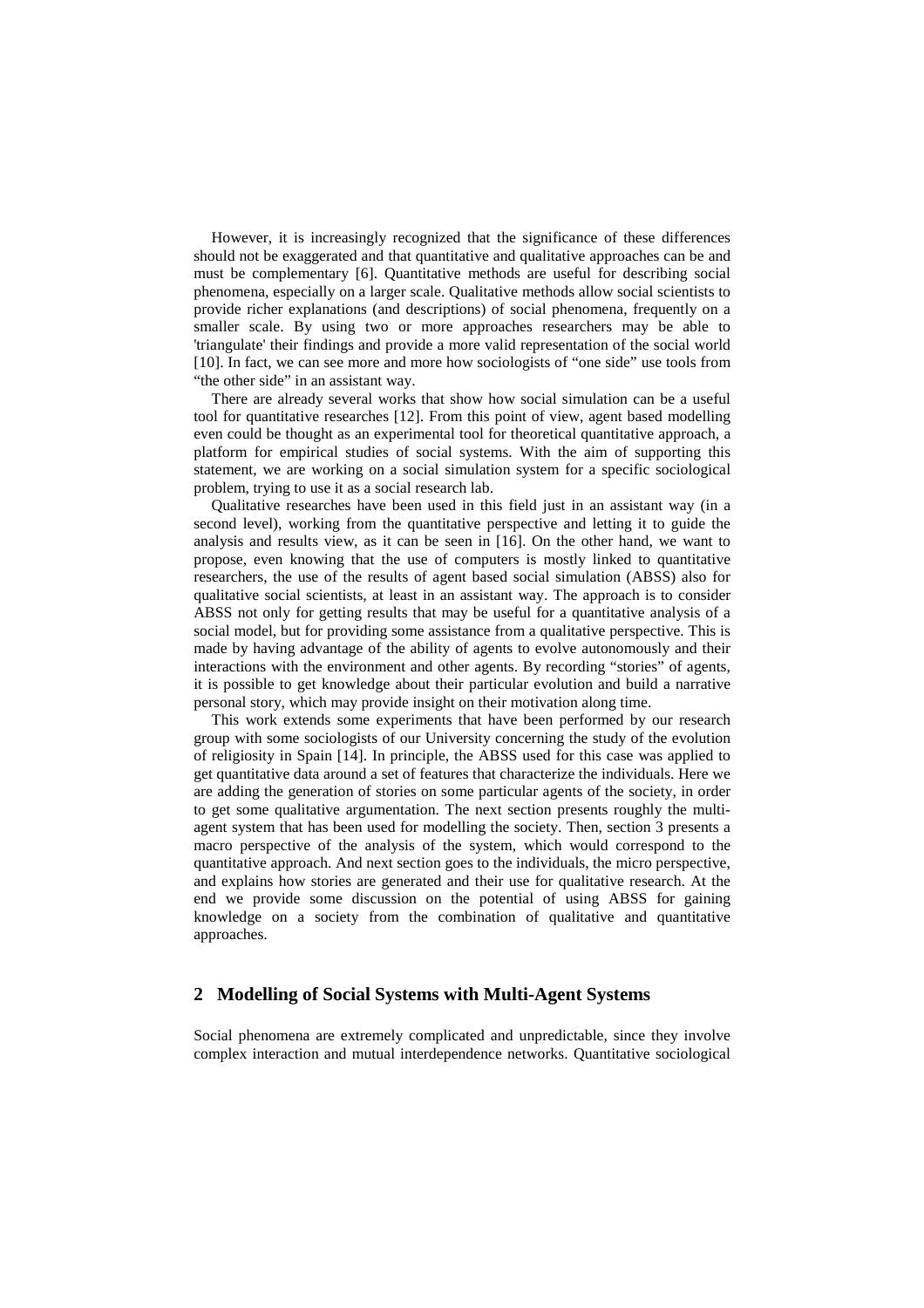explanations deal with large complex models, involving many dynamic factors, not subject to laws, but to trends, which can affect individuals in a probabilistic way. A social system consists of a collection of individuals that interact among them, evolving autonomously and motivated by their own beliefs and personal goals, and the circumstances of their social environment.

The idea beneath ABSS is that we may be able to understand this huge complexity not by trying to model them at the global level but instead as emergent properties of local interaction among adaptive autonomous agents who influence one another in response to the influences they receive [12]. Because of that, the specification of characteristics and behaviour of each agent is critical, so it can manage the dimensions of the studied problem.

In the Multi-Agent System (MAS) designed, as explained in [14], agents have been developed with several attributes: from simple ones such as sex or age, to complex ones like for example ideology or educational level. The attributes have been chosen with respect to the context of the problem to solve, as we will see. The population in the agents' society (as in real societies) also experiments demographic changes: individuals are subject to some lifecycle patterns: they are born, get married, reproduce and die, going through several stages where they follow some intentional and behavioural patterns.

Moreover, agents/individuals can build and be part of relational groups with other agents: they can communicate with other close agents, leading to friendship relationships determined by a rate of similarity. Or, on the other hand, they can build family nuclei as children are born close to their parents. We can see a snapshot of the agents' space in Figure 1. The friendship relationships are represented by yellow links and families by green ones. Agents have different colour depending on their age and sex.

Taking the underlying sociological model, the parameters of the social simulation system fit all together logically. In this way, the system may be configured to reflect the parameters (such as average number of children per couple, or mean of male average age of death) from a specific country or even import data from surveys that specify the attributes of the agents, reflecting the behaviour of the given population.

Besides, due to the relative simplicity of the agents, the system can manage hundreds (and even thousands) of them, reaching the necessary amount for observing an emergent behaviour that results from the interactions of individuals, leading to the appearance of social patterns than can be studied [3]. And for this study, during and after the execution of the simulation tool several graphs may be plotted that reflect the evolution of the main attributes of the social system.

The system robustness has been tested enough to demonstrate the stability of the results, needed for the macroscopic analysis. Besides, the system has a deep diversity, attending to the differences between individuals. This fact will be useful for the micro analysis.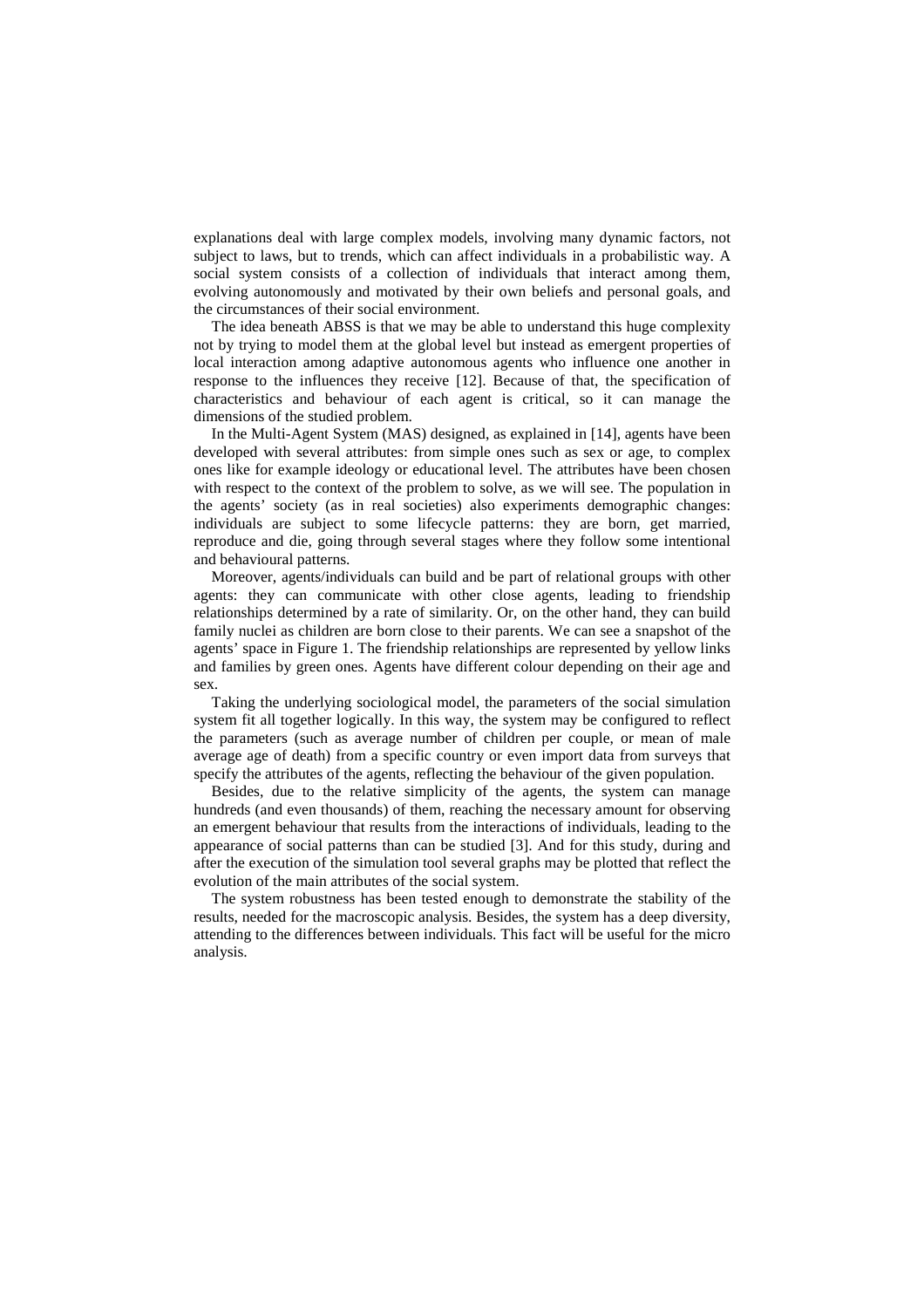

**Fig. 1.** Snapshot of the social simulation, after a certain period of time. We can see complex networks of friends and family nuclei all over the space.

# **3 The "Macro" Approach: Experimentation for Quantitative Research**

The case under study, which is used to illustrate the approach in this paper, makes an analysis of the evolution of religiosity in Spain between 1980 and 2000. Initially, the aim was to assess the usability of ABSS tools for sociologists, who are not skilled in computer programming. Therefore, we looked for a real sociological issue, as the one of religiosity in society. The problem was how to model this social problem with agent concepts.

Initial data for the model and the simulation has been taken from results of the European Values Survey (EVS), which periodically make surveys in all European countries. EVS provides a source of quantitative information and periodical results offer data for validation of the simulation model [1]. The problem chosen and its simulation is widely explained in [14], so here we only focus on the main points. We just want to notice that religious people were divided into four types [2], as we can see in Table 1: ecclesiastical are clearly the most conservative, followed by lowintensity. Then, alternatives have a more modernized mentality, while the most modern and left-winged are those non-religious.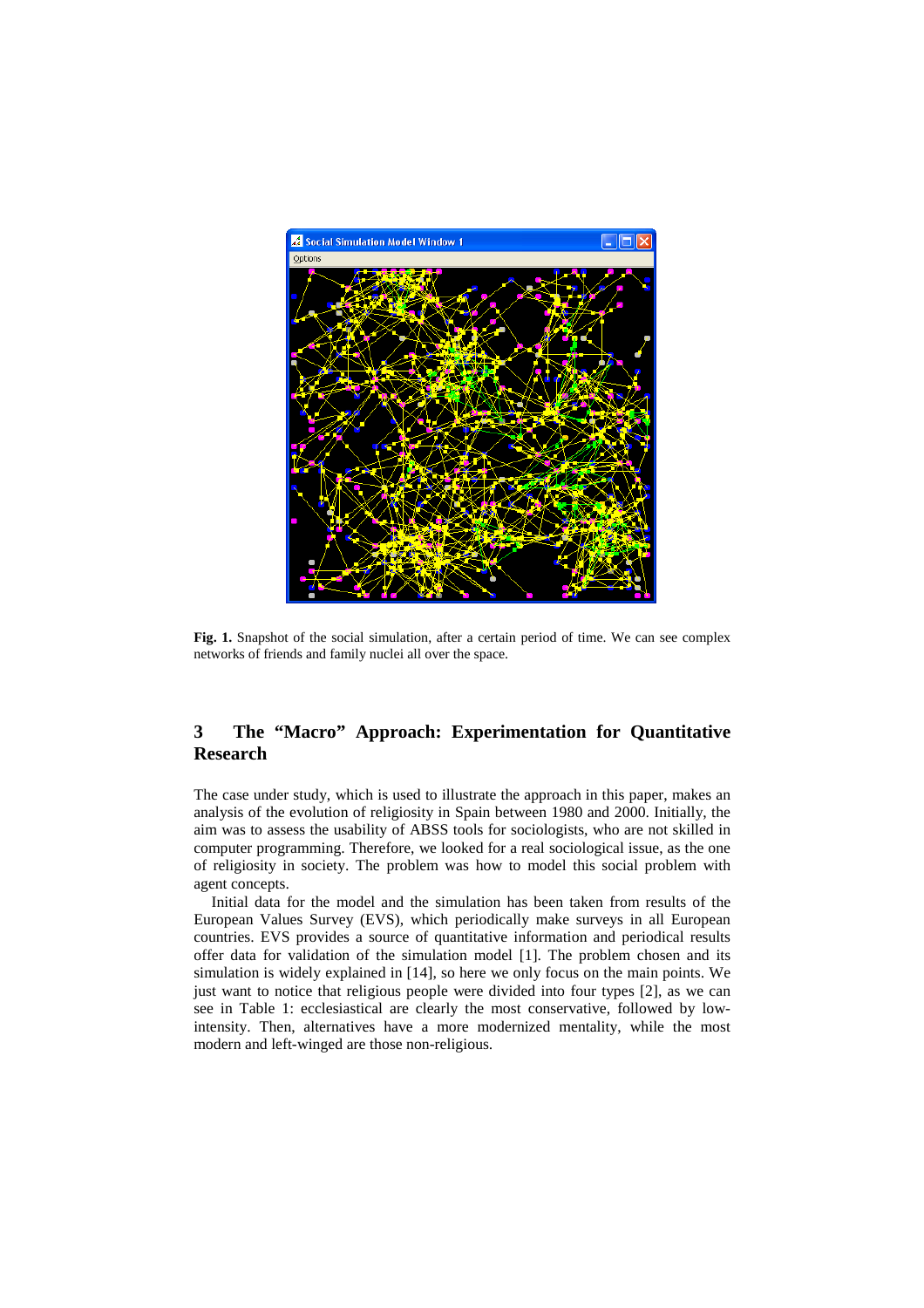Taking the EVS-1980 of Spain, the sociologist was able to build an Excel spreadsheet for the characterization of 500 individuals, which statistically represent the Spanish population. These data were taken as input to generate a population of agents in the model, which was simulated for evolution for a period of 20 years, till year 2000. The similarity of results of the simulation with those of EVS-2000, as shown in Table 1 and Figure 2, allow to validate MAS model for this case, on the attributes under consideration (more specifically, those defining religious values). Note that as the system is non-deterministic, the graphical results have some variations at each execution. Then, Figure 2 should not be taken as static output. Anyway, as it was previously commented, the trends are always very similar, even though the exact data have some small comparison error. Therefore, the system executions have structural similarity, as defined in [7].

By using this kind of simulations it is possible to experiment on assumptions about the influence of attributes, relationships and interactions of agents in the evolution of societal values, from a quantitative point of view.

**Table 1.** Evolution of the religious patterns of the Spanish society, according to the European Values Survey.

|                     | 1980 | 1990 | 1999 |
|---------------------|------|------|------|
| Ecclesiastical      | 33   | 25   | 22   |
| Low-intensity       | 22   | 26   | 23   |
| <i>Alternatives</i> | 14   | 17   | 19   |
| Non-religious       | 31   | 32   | 35   |

#### **4 The "Micro" Approach: Tool for Qualitative Research**

Given the results that can be obtained by analysis of the emergent behaviour of the MAS under simulation, some explanations and theories could be also envisaged at the "micro" level, on the individuals. If we make a U-turn of perspective, we will try to overcome the limitations of the pure statistical analysis of characteristics from individuals (variables). To achieve this aim we will simulate their biographic behaviour (that follows some rules), taking each individual as a whole, with the holistic perspective of qualitative researchers. From this point of view, the evolution of each individual has much more importance, and instead of considering the global emergent trend, we focus on people lives. Each person is unique and unrepeatable, and therefore extremely important. All this statements are consistent with qualitative methods.

We have pursued this discursive line till the point of giving name and surname for each agent: now each one represents a person instead of a number or an ID (it's quite different "i214 died" than "Pablo Martínez died"). Also, we have given the agents the possibility of "living" events across their lives, events that could change their future decisions.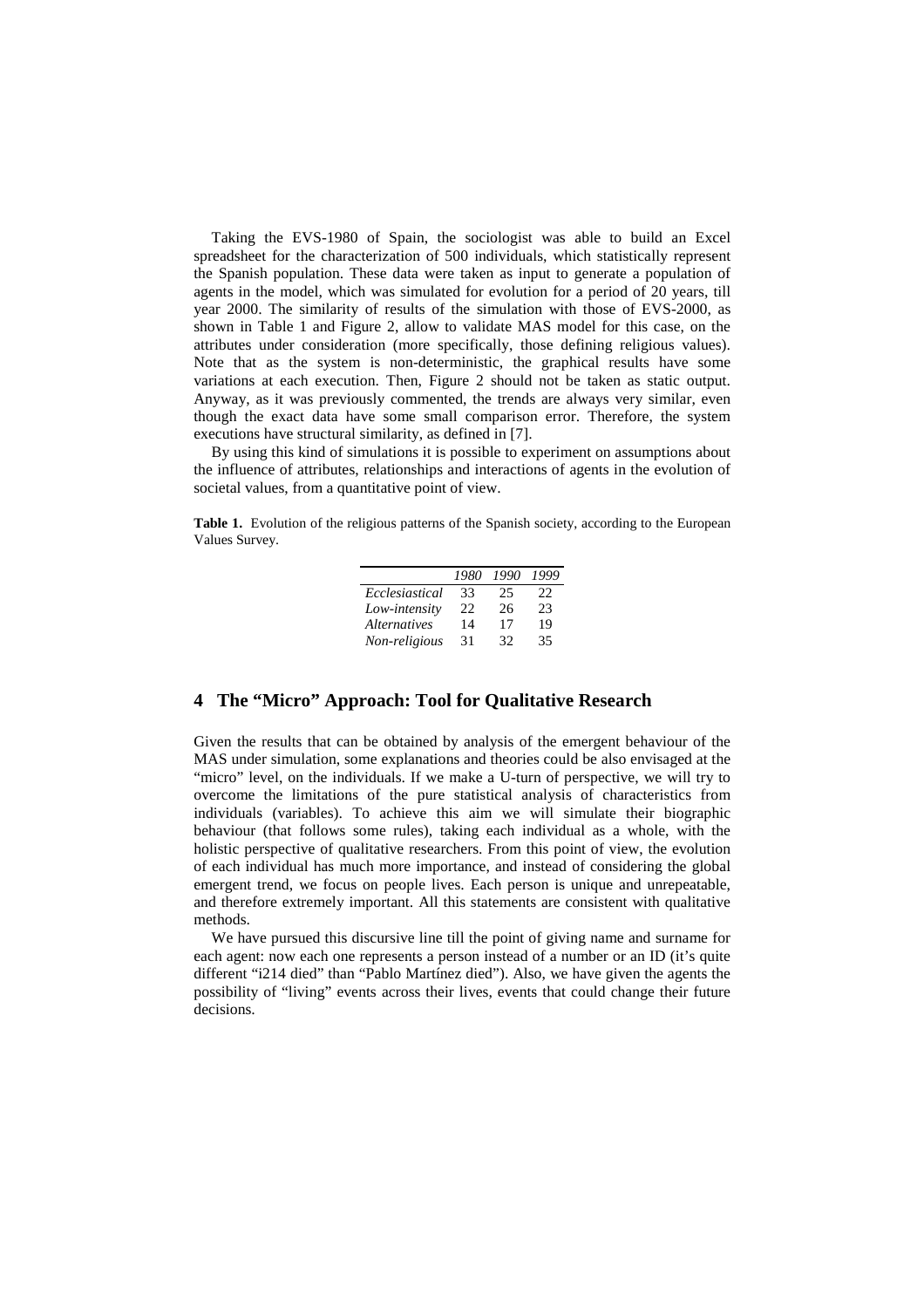

**Fig. 2.** Evolution of the religious patterns according to the social simulation system (1000 steps are equivalent to 20 years)

All these changes converge in the new output of the system: a narrated life-story in natural language. This is achieved by adding a new module to the system: a natural language processing (NLP) tool. This tool is a simple automatic narrator designed with most usual techniques on this area [15]. The main purpose of this system is to add more content to the analysis of the multi-agent simulation, and in this way completing the graphical output.

This Natural Language Generation System has been designed following simple and usual approaches based on rules. The system is heavily oriented on Content Determination (filtering the facts, telling only those facts that are considered to be really interesting for the reader), and Discourse Planning (ordering that filtered facts in such a way that the reader perceives a coherent story). Also very simple Surface Realization based on templates for creating the final text is addressed, to show a human readable form of the final content.

The most natural way of choosing one (or a few) individual stories to tell is to find the qualitative "ideal types". We want the life-stories of the most representative individuals, the ones that show what has happened during the simulation. These individuals reflect the "macro" changes of the complex society. For example, a hyperinflation process can be shown through the fall of living quality of a representative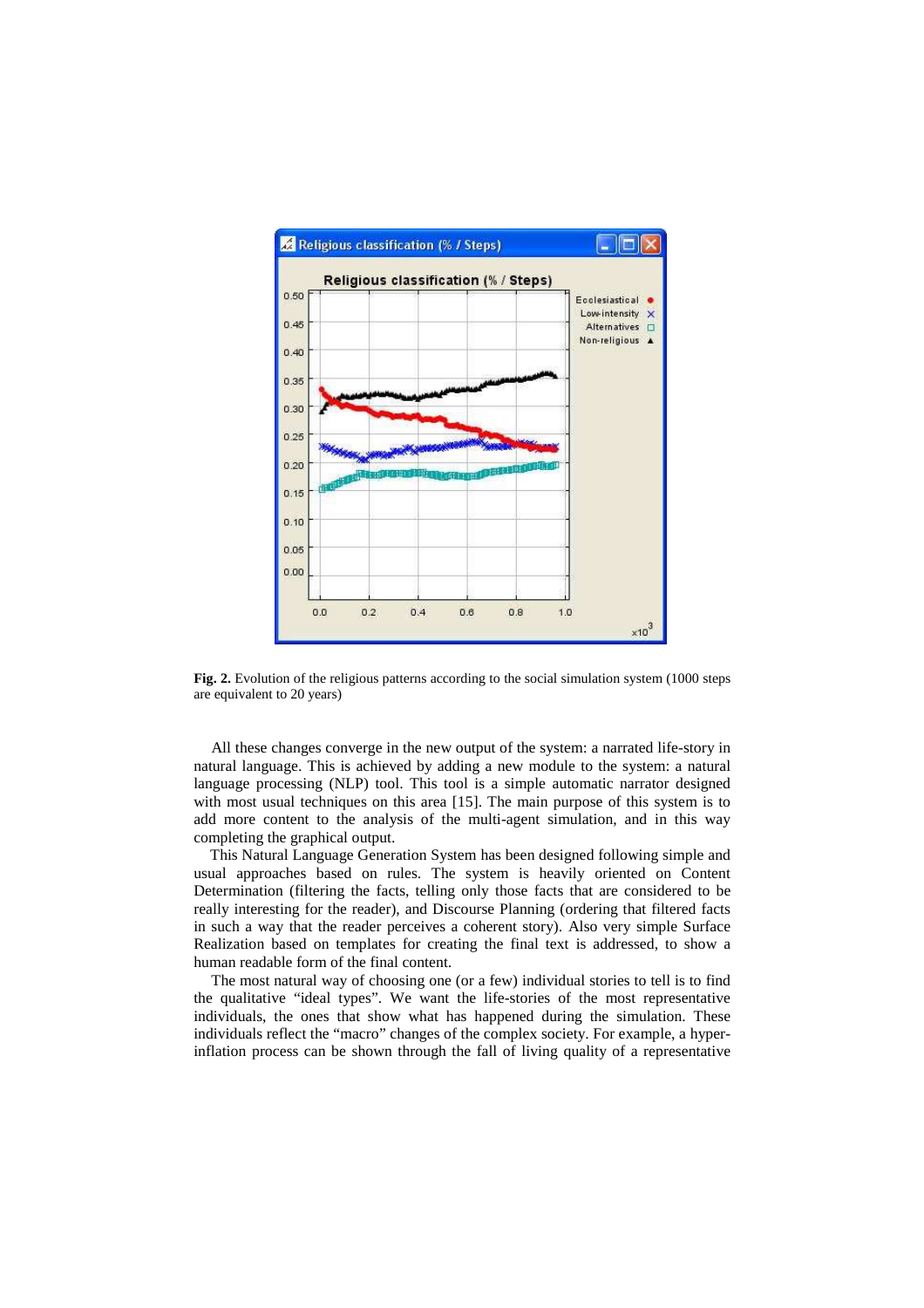person. This person story would capture how he/she is forced to buy cheaper products and stop having some luxuries.

To achieve Content Determination, the NLP tool takes every individual as a whole being, and analyses the set of agents depending on its configured rules. Those rules, clearly context-dependant, have to be defined in order to choose correctly the representative individual(s). They should measure the interest (weight) of different life-events of the agents, and their relationships with others. In this way, only the most representative individual will be selected (the closest agent to the qualitative ideal type) from a set of many possible agents (500), the tool selects only one of them, that who is considered to be the most interesting one.

This filter is applied by computing a numerical value over every agent based on his life-events. This value, called *interest*, is based on a lookup table that assigns an heuristic value to each fact. Each of these values represent how much importance we give to each fact. Then the agents receives the *interest* value corresponding to the sum of the *interests* of their facts.

Then, with the *interest*, we apply some set of rules like filtering those agent whose interest falls below a given threshold, or removing redundant facts or relationships between agents.

Discourse Planning is performed by the use of templates that gives logical and coherent order to the text that has been filtered in the previous stage of Content Determination. The templates have simple sequences like time-ordering of the facts and describing the most important relationships.

To apply the rules of the original system to the social simulation domain it has been necessary to adapt the rules to this context. To perform this task we built a vocabulary with the aid of an expert sociologist in the domain. In this way we have built the vocabulary of the possible events and a logical path tree which defines the possible events that each agent can follow on each stage based on its own story (for example, a very religious woman will have a low possibility of deciding to abort). More details about how this tool works can be found on [11].

Biographies of agents that have been selected to build a story are not as expressive as real textual narrations, but can be directly compared with them (because of its natural language format). Due to the huge amount of textual and narrative material that qualitative research deals with, a narrative story is the best way to help them. This could help to understand the real individuals, compared with other possible lifestories, and it could be very useful due to the lack of individuals that usually qualitative researches have. If we use clustering or statistics for building the ideal types of the simulation, the real individuals of the qualitative research can be better understood compared with the simulated stories of these ideal types. Even we could use it to compare different qualitative researches over the same field.

Other applications of this new output could be to give some information very simple to understand for any human, not necessarily familiarized with the social simulation environment: for example an expertise on social behaviour. This expertise could read the text, that resumes with an example a life of some character, and extract information about the collective of people that have been simulated.

Moreover, this narration can be a good explanatory complement of quantitative researches, as other qualitative materials can be presented for supporting the final conclusions. This point will be deeply explained in next section.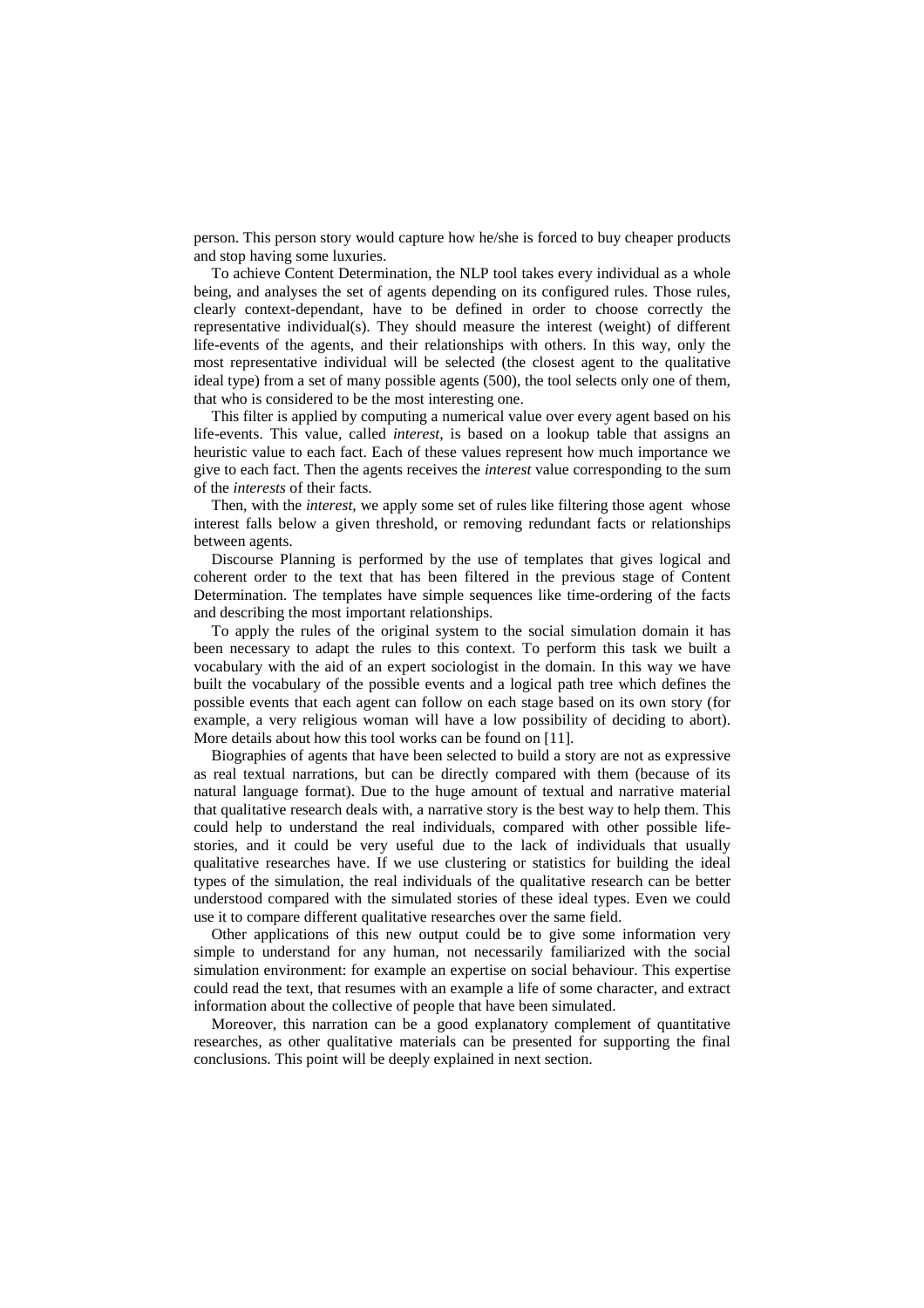For the example under study, as it is in a prototype phase, we have not followed a formal path for building the NLP rules that decided the most representative agent. We have decided the conditioned events and the implemented rules just using advises from an expert of the field. For computing this degree of representativeness, some simple formulas based on lookup tables has been applied, as can be seen in [11]. Even so, the generated text, in Figure 4, can give an idea.

The execution of the simulation of the MAS model, which resulted in quantitative macro results, generates also an XML file. This XML is the result of logging every event of every agent along their simulated lives. Agents that die and are born, matching or friendship relationships, life events: all is recorded. Next, the NLP module will process this XML, as explained in [11] and futher, to give the narrative output. We can compare Figure 3 and Figure 4 to check the text generation, although the big effort is to choose "Rosa Pérez" between the hundreds of individuals.

```
<Log Id="i49"> 
  <Description /> 
  <Attribute Id="name" Value="rosa" /> 
  <Attribute Id="last_name" Value="pérez" /> 
   \leqAttribute Id="sex"
  <Attribute Id="ideology" Value="left" /> 
  <Attribute Id="education" Value="high" /> 
 ... 
   <Events> 
  <Event Id="e1" Time="1955" Action="birth" Param="" /> 
   <Event Id="e2" Time="1960" Action="friend" Param="i344" /> 
<Event Id="e3" Time="1960" Action="friend" Param="i439" /> 
   <Event Id="e4" Time="1961" Action="friend" Param="i151" /> 
<Event Id="e5" Time="1962" Action="horrible" Param="childhood" /> 
   Extent Id="e6" Time="1963" Action="best friend" Param="i151" /><br>Extent Id="e7" Time="1964" Action="believe" Param="god" /><br>Extent Id="e8" Time="1964" Action="every week go" Param="church" />
 ... 
<Event Id="e16" Time="1968" Action="problems" Param="drugs" /> 
   % - Svent Id="e17" Time="1971" Action="grow" Param="adult" /><br>% - Svent Id="e18" Time="1971" Action="friend" Param="i98" /><br>% - Svent Id="e19" Time="1972" Action="involved" Param="labour union" />
   <Event Id="e20" Time="1972" Action="friend" Param="i156" /> 
<Event Id="e21" Time="1973" Action="get" Param="arrested" /> 
   <Event Id="e22" Time="1973" Action="learn" Param="play guitar" /> 
<Event Id="e23" Time="1975" Action="became" Param="hippy" /> 
  <Event Id="e24" Time="1976" Action="involved" Param="NGO" /> 
 ... 
  <Event Id="e29" Time="1980" Action="impossible love" Param="i469" /> 
   <Event Id="e30" Time="1984" Action="couple" Param="i439" /> 
<Event Id="e31" Time="1984" Action="live together" Param="i439" /> 
   <Event Id="e32" Time="1984" Action="child" Param="i679" /> 
<Event Id="e33" Time="1984" Action="child" Param="i680" /> 
   <Event Id="e35" Time="1985" Action="friend" Param="i102" /> 
   <Event Id="e36" Time="1985" Action="divorce" Param="i439" /> 
<Event Id="e37" Time="1987" Action="couple" Param="i102" /> 
   <Event Id="e38" Time="1987" Action="live together" Param="i102" /> 
<Event Id="e39" Time="1987" Action="have" Param="abortion" /> 
 ... 
<Event Id="e48" Time="1995" Action="be unfaithful" Param="i102" /> 
  <Event Id="e49" Time="1995" Action="fired" Param="job" /> 
 </Events> 
 </Log>
```
**Fig. 3.** XML example of life story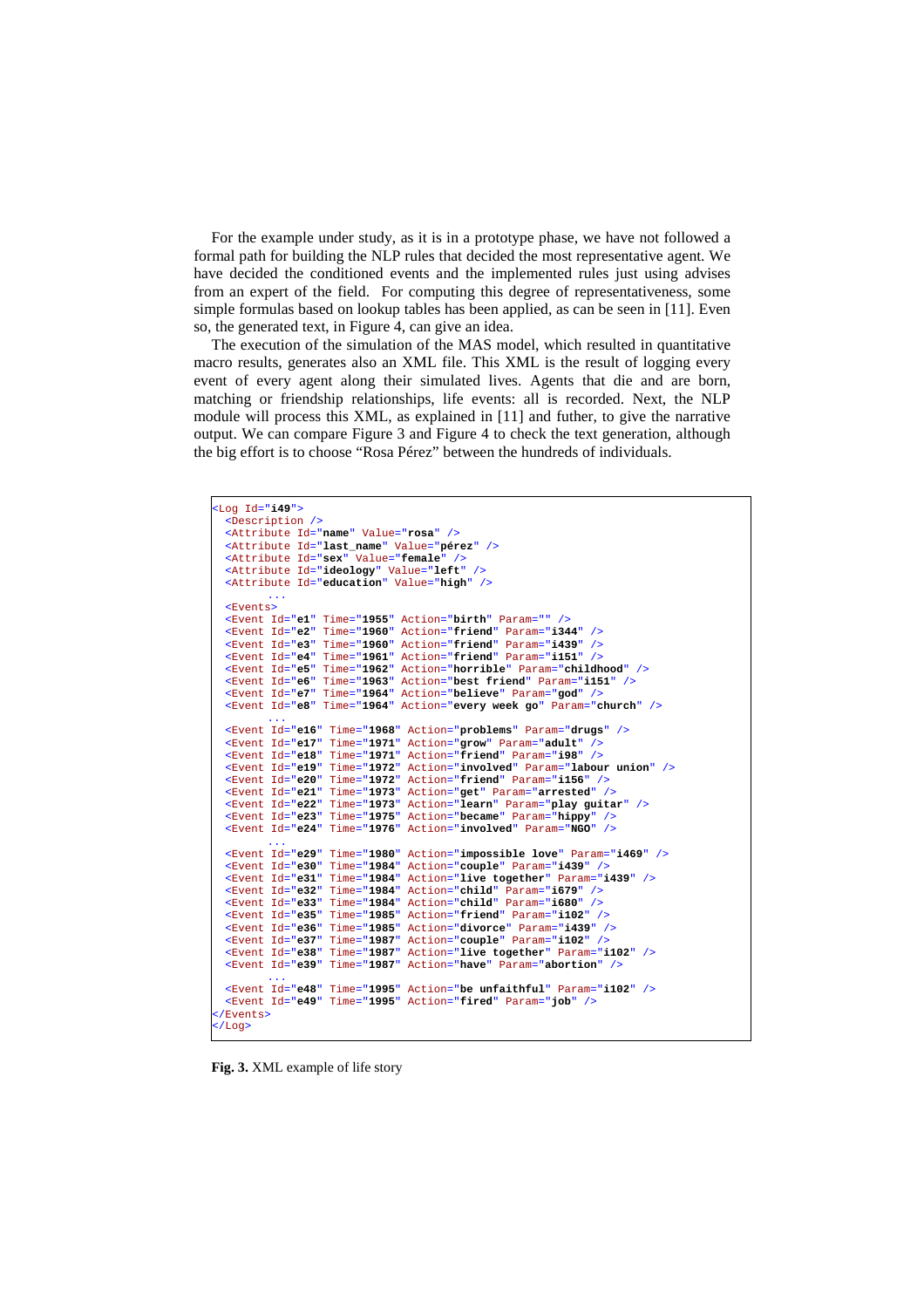## **5 Conclusions and Further Work**

We have seen the potential of the ABSS system for the quantitative analysis, reaching to the possibilities of social experimentation. We have experimented a way for expanding the possibilities of typical agent-based simulation, so they can build an output appropriate for the qualitative perspective.

Rosa Pérez was born in 1955, and she met Luis Martínez, and she met Miguel López, and she met María Valdés, and she suffered a horrible childhood, and she had a very good friend: María Valdés, and she believe in God, and she went to church every week, and she met David García, and she wanted to be a priest, and she suffered an incredible accident, and she met Marta Alonso.

When she was a teenager, she messed with a gang, and she met Claudia Sánchez, and she went to confession every week, and she had problems with drugs, and she became an adult, and she met Marci Boyle, and she was involved in a labour union, and she met Carla González, and she got arrested, and she learned how to play the guitar, and she became a hippy, and she was involved in a NGO.

She met Sara Hernández, and she stopped going to church, and she met Marcos Torres, and she fell in love, desperately, with Marcos Torres, but in the end she went out with Miguel López, and she lived together with no wedding with Miguel López, and she had a child: Melvin López.

She had a child: Andrea López, and she met Sergio Ruiz, and she separated from Miguel López, and she went out with Sergio Ruiz, and she lived together with no wedding with Sergio Ruiz.

She had a abortion, and she bought a house, and she had a depression, and she had a crisis of values, and she was involved in a NGO, and she had a huge debt, and she inherited a great fortune, and she met Daniel Lorenzo, and she bought a car, and she was unfaithful to Sergio Ruiz with another man, and she was fired from her job.

Nowadays she is an atheist.

**Fig. 4.** The life story of a representative individual

With respect to the final appearance of the resulting text describing the life of one agent, it does not have yet good literary quality. It is necessary to generate more complex templates of text generation, as well as more sophisticated realization methods (those related with the final textual form of the narration). By defining better rules for choosing relevant agents, and for choosing most relevant facts of its life, the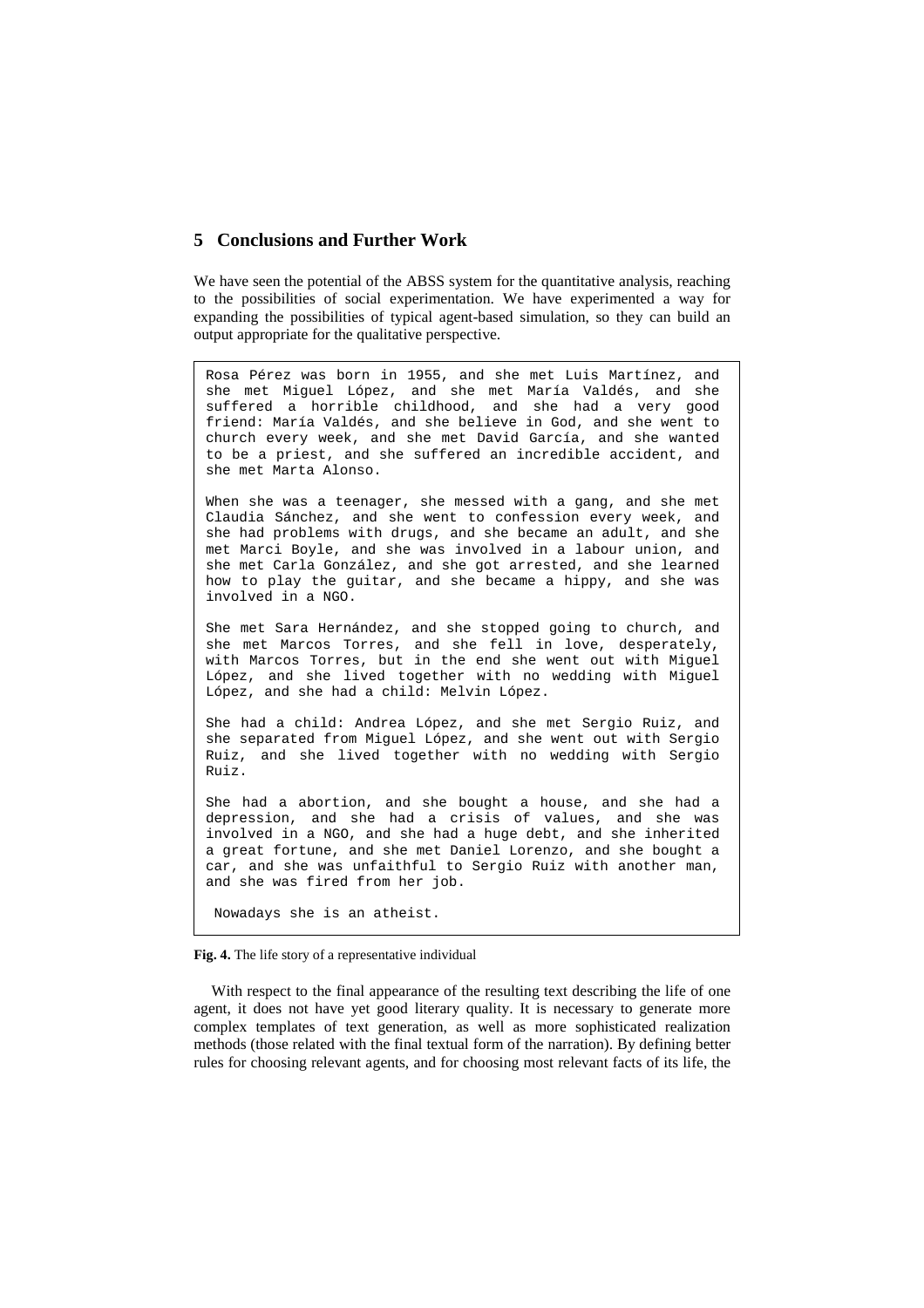final text will be much clearer for a human reading it. To achieve this aim we must test the different ways of building those rules (as were defined previously) and compare their results. These rules could be:

- Rules built from the ideal types of a previous qualitative research, guiding the analysis
- Rules built from statistics or by an expert in the field
- Rules built from clustering of the agent lives.

Furthermore, it is possible to create narrations about more than one character, by inserting parts of other agents' life. There is, of course, much work in progress about this, and, although natural language generation has many problems, it is possible to create much better descriptions of social agents.

To evaluate the results of the NLP system there are many possible approaches. In [8] an evaluation of the texts is presented. It could be interesting to compare this system with other representation systems based on qualitative approaches.

It is possible to use a conceptual ontology for the communication between the expert sociologist for representing the domain semantics. Thus, it would be possible to formalize the hierarchy of the facts and their meanings.

Also, we are considering enriching the kind of information that is extracted from agents' behaviour, about their mental state. This is specially interesting with agents that follow BDI model [5]. In this way, the qualitative aspects of the agents will be empowered, as well as their stories, completed with mental states and motivations (instead of only describing facts). If agents' interactions base on this model, the quantitative macro results obtained in this way would be much more directly connected to the micro behaviour. With this aimed achieved, we could a) use qualitative researches as input of the system, in the form of BDI data (attitudes, perceptions, behavioural patterns), as is done in [16]; or b) contrast our simulated biographies with qualitative empirical results, and validate the system model: if there is convergence between data, the guarantees of accuracy of the system will be bigger [13].

The application of the obtained stories as a complement for quantitative results can be quite useful. It would explain the "why" of certain phenomena in the social system: why they evolve in a way and not another. These questions usually arise in the social sciences when only quantitative data is analyzed, and are referred to phenomena derived from the complexity of individuals' interaction and system dynamics.

However, due to is relatively usual to 'triangulate' the methodological perspectives (as it was explained previously), we have to analyze which are the benefits of simulated biographies above real ones. They are faster, easier and cheaper to obtain (if we already have a simulated model), but the important issue of trust should be tackled. We have to test the simulation with known empiric data (mainly quantitative, but if it is possible, qualitative too) before we can consider its biographies trustworthy. Of course, if there are discrepancies, we should trust real data. But when both converge in the main aspects and there are some holes in real biographies that are covered with simulated ones, we could trust simulated results. This limitation can be assumed for the practice of social research, because it's usual to use interpretations and explanatory models that are not verified.